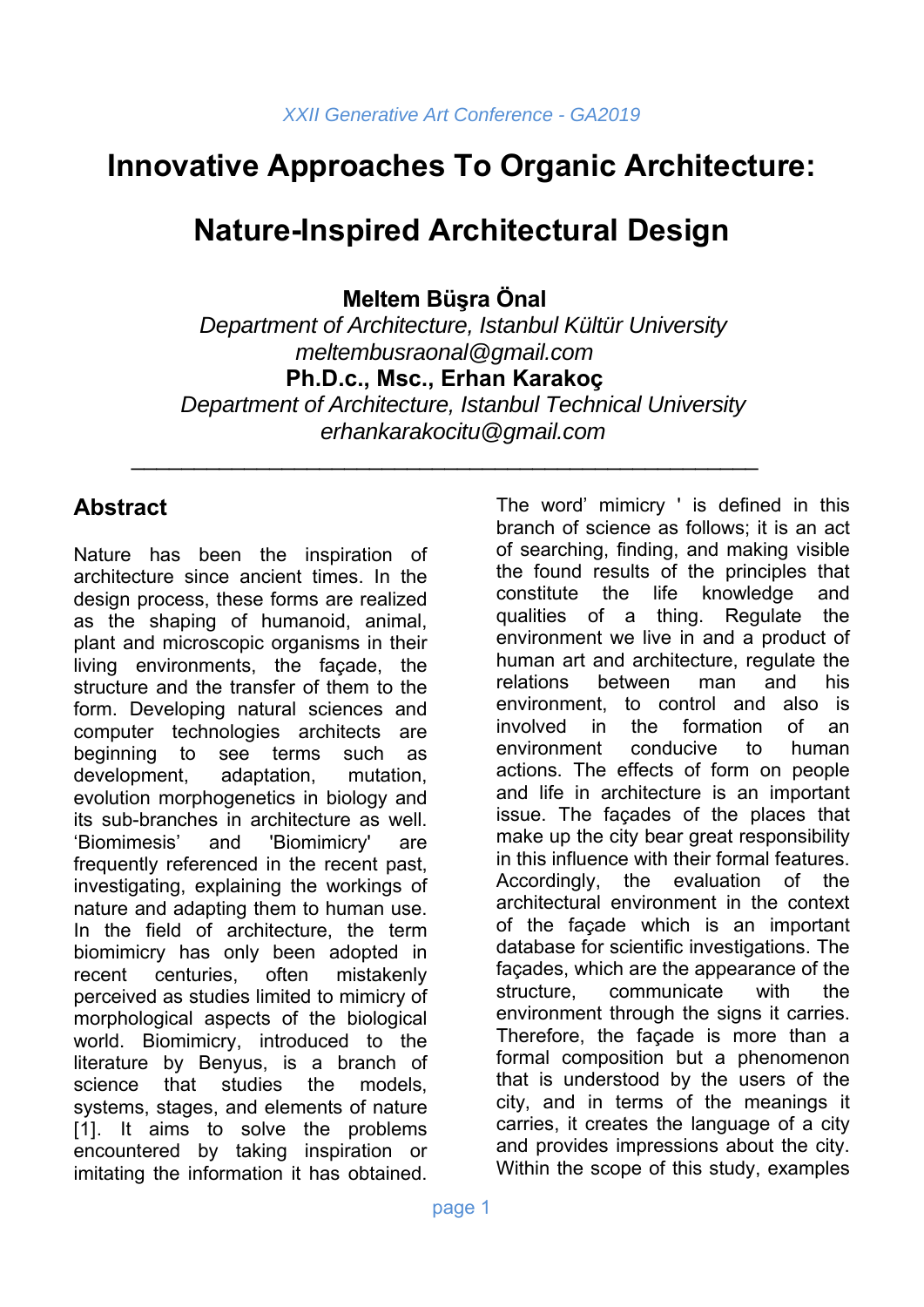of architectural façades applied and experimentally developed in the field of architecture were examined in the context of the concept of biomimicry. Examples are the interactions of the façades with nature. The contribution of architecture to the design process and the impact it left visually has been studied. The reason for a façade inspired by nature, its purpose, and the emotions it evokes in the user is emphasized. For this purpose, the study investigated what formations can be presented using the knowledge of the biology branch from the design and functional aspects of architecture. The focus of the paper is to make the complex structure of nature more comprehensible by analyzing the architectural environment and to produce answers to the problems encountered. Building façades and prototypes that were applied or developed as ideas were studied based on the interaction of architecture with nature.

| Keywords:   | Organic | Architecture, |
|-------------|---------|---------------|
| Biomimicry, |         |               |

Nature inspired design, Façade,Sustainability

# **1. Introduction**

From the framework of architectural design, nature has always attracted people and been an inspiration. In the process from ancient times to the present, humanity has explored nature. Nature has a more ancient history than man and art. The dynamic, similar, and following forms of nature have been of interest to humans since early ages. Art, on the other hand, has a duty of remembrance and imitation from those times, and it comes across as a reflection of nature by some forms and means of man. The nature-inspired design aims to solve the problems encountered by taking inspiration or imitating the information it has obtained. The word' mimicry ' is defined in this branch of and making visible the found results of the principles that constitute the life knowledge and qualities of a thing. Architecture, which is a human product and the art branch that regulates the environment in which we live, also regulates and controls the relations between man and his environment and also plays a role in the formation of an environment conducive to human actions. Keleş describes nature as all that is outside of man; for example, Earth, subsoil riches, water, air, plants, and animals constitute nature. Human beings, who are part of nature and one of the living organisms, cannot survive without the support of nature. According to Aristotle, nature is the primary source in all the actions and works of man [2]. By engaging in artificial interventions in natural areas, the act of architecture, which causes the most damage to nature within human actions, is important with its approach to nature. In other words, architecture, by understanding the workings of nature and by shaping architecture by these workings and principles, is the act that has the most responsible for its role in the destruction of nature and its protection. Biology and ecology are the disciplines that can affect design projects in unexpected and interesting ways.

science as the act of searching, finding,

The new keywords, 'Biomimesis,' 'Biomimicry' is a new branch of science that explores the workings of nature, explains, and adapts them to human use. Biomimicry, introduced to the literature by Benyus, is a branch of science that studies the models, systems, stages, and elements of nature. According to Benyus, biomimicry aims to be able to see nature as a model, consultant, and criterion. The word' mimicry ' is defined as follows in this field of science; it is an act of searching, finding, and making visible the found results of the principles that constitute the life knowledge, attributes of a thing.

Nature's functioning cycle and the basic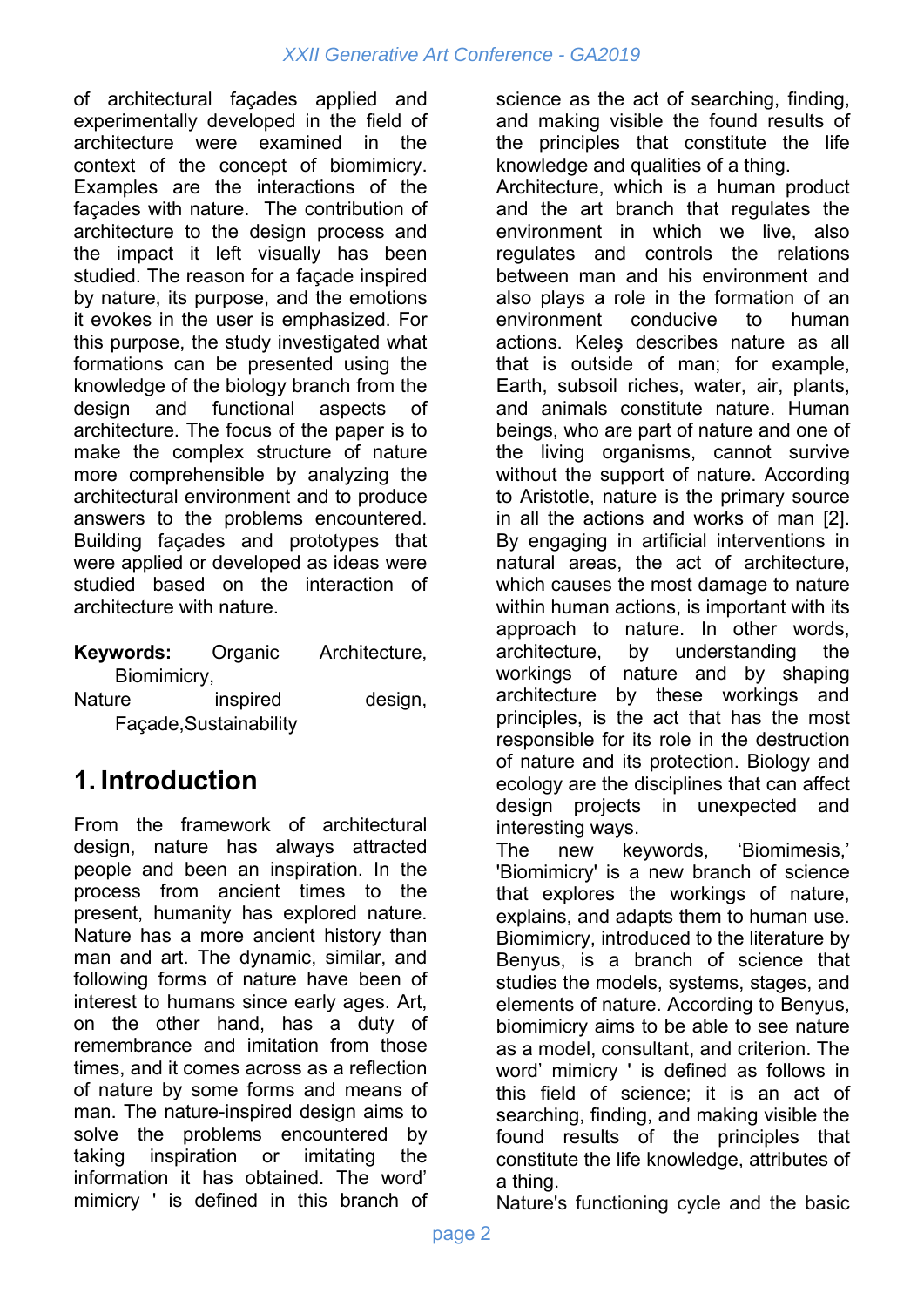principles found in this cycle find a place for itself in today's architecture. They are used by today's architects to create a more sustainable and liveable environment. Instead of completely imitating these studies, they begin by exploring the unknowns behind nature's structural changes and transformations. The goal here is to understand what changes or transformations lead to in nature. It is aimed to integrate the comprehended data into the design process. [3] According to Knight, *"The conscious simulation of the genius of life is the survival strategy of the human race and a path to a sustainable future. The fact that the world continues to function like natural life means that life in this world, which does not belong only to mankind, becomes more possible for man"* [4]. Nature lives in an unconscious cycle and in this cycle, the world contains just as nature or the person it needs to emulate. As a result, designers must take inspiration from nature. This is because nature is the best inspiration for sustainable designs. When taking inspiration from nature, a discipline followed by designers and called biomimicry can be used. Biomimicry is the branch of science that transfers analogies and ideas in biology to architecture, technology, and many different disciplines. Although it is known as a new branch of science, it is an old branch of science [5]. In another definition, biomimicry mimics models in nature and helps turn them into the solution needed to address the problems facing humans. Biomimicry uses nature as a scale and also a mentor for learning to learn about what works, what is true, and what is longest-lived [3]. Also, two worlds far apart biomimicry *'nature and technology,' 'biology and innovation,' 'life and design'* can be described as an interdisciplinary approach that combines. The use of biomimicry as a design criterion in architecture plays a major role in increasing the sustainability of the built environment. If designers are to use

ideas from nature, they must understand the biological system before it can be used as an inspiration [5]; to make sufficient use of nature's genius, a passage must be created between architecture and biology. Using biomimicry as a form source as well as a design strategy will ensure that more sustainable designs are achieved.

# **2. Biomimicry and Architecture**

Biomimicry is an approach that seeks solutions in nature to problems faced in both architecture and engineering fields. It is defined as learning the way of sustainable solutions from nature while finding solutions to the problem encountered. 20. Century with the impact of the Industrial revolution the buildings in the architecture were designed and implemented by showing similarity with the machine. 20. century as a result of the dominance of the Century Machine Age over nature and the destruction it created, technology has tended to continue its development by adopting the principle of being ecological. Berkebile and McLennan criticize the inability of Western civilization to have a close relationship with nature. To them, the West is a society that follows Bacon's rhetoric that 'science must torture nature to reveal its secrets.' [6] Benyus says against Bacon's approach: *'our first challenge in emulating nature should be to explain nature by its rules'* [1]. The devastation of Western thought created by the industrial revolution can be solved by the approach of learning from nature brought by the Biomimicry revolution. Berkebile explains this change of approach in Einstein's words: *'the great problems we face today cannot be solved by the level of thought that created them.'* [6]

It is getting harder and harder to have the proper living conditions for us to live life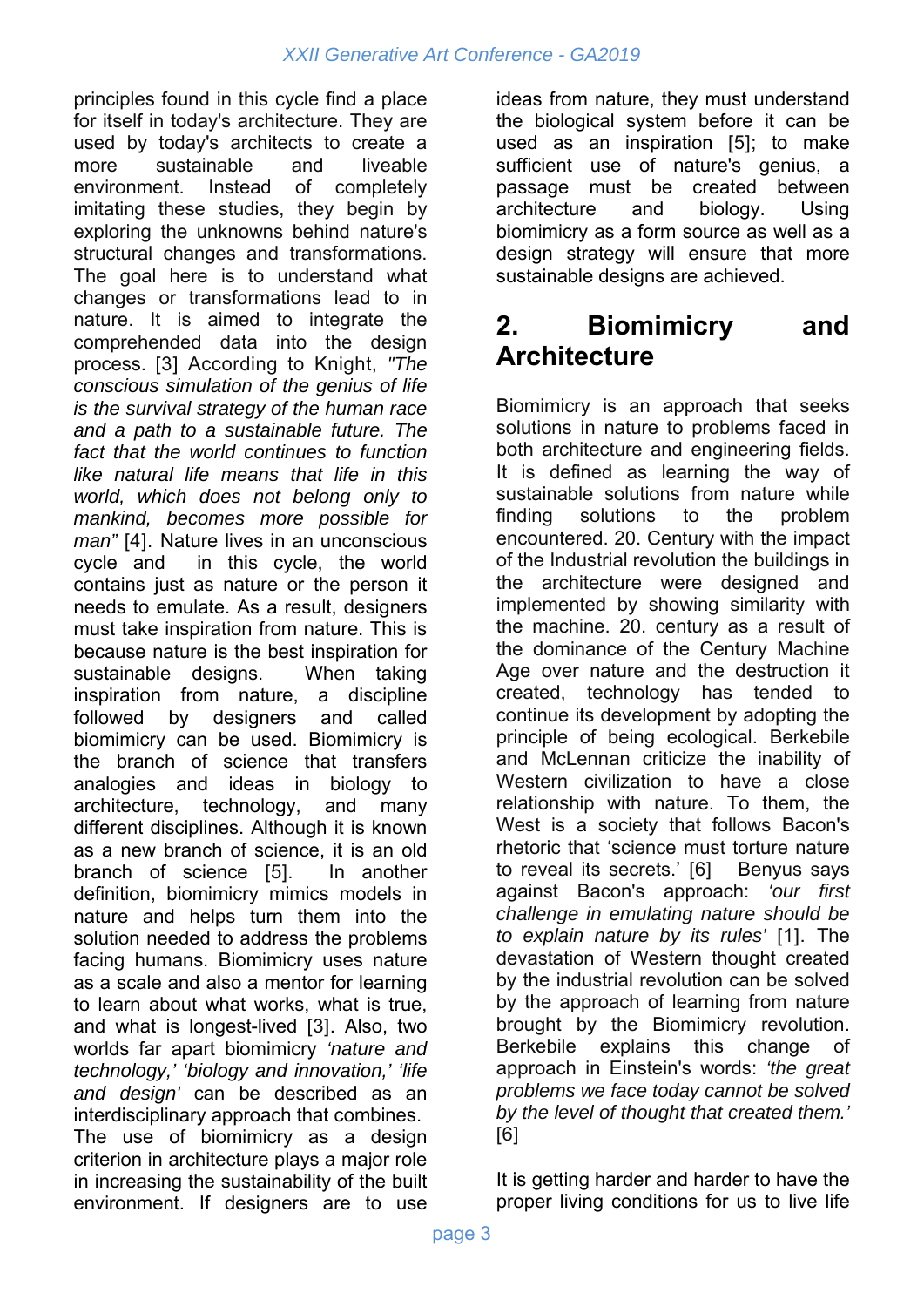intertwined with nature, where we can be involved in the cycles of nature. However, today, the city is at a breaking level of human relationships with nature, and it can even be called severed. As cities move away from nature, many environmental problems arise. As a result,' uninhabitable cities ' are formed. Adaptation to nature is not just the shape, texture of the land for the structures, the natural and artificial formation in the environment in which it is found, the vegetation around it. The formation of the structure, the use of the elements that make up the structure as part of nature, enables the formation of designs that are compatible with nature. Today, the process of biomimicry can be realized by being inspired by structure, form, or the entire ecosystem. Oral and Karakoç stated that "a micro-scale behaviour affects whole system." The most important result of this new and original perspective, called biomimetic architecture, is the ability to create sustainable designs. [7]

'Processes of function, scale, and formation' differ from the concepts observed in nature from the structures that are human production. Despite these differences, materials, energy conservation, etc. it is used as an inspiration by many architects and engineers with its durability as well as factors. In 20.century, learning or application in specimens observed until the middle of the were often limited to form. Also, it has been used as an inspiration for façade, form and decorative elements within natureinspired design administrations[8]. Nature-inspired forms are divided into five different groups;

- Vegetative formations,
- Zoomorphic formations,
- Anthropomorphic formations,
- Microscopic formations.
- Forms of living environments of

organisms it is classified as.

Vegetative Formations: It has been used since ancient times in decorations. Vegetative motifs are encountered on Colonnades in ancient Greek and Roman architecture, and on façades in the Art Nouveau period, it also appeared on a micro and macro scale. To give an example, it was inspired by the 'Lotus' flower in the Bahá'í Temple in Delhi, which was finished in 1986.

Zoomorphic Formations: it is observed in different areas of history. Architectural designs (buildings, bridges, structures, roofs) inspired by the structure of animals are designed. Animal motifs in the structures made in the Art Nouveau period also appear on decorative columns.

Anthropomorphic Formations: To inanimate objects (cars, buildings, etc.) is the design realized by the application of characteristic features belonging to humans. From the past to the present, it has been observed that the body of men and women is used effectively in the façade, carriage, plan and structure design. An example of this is the' Eye of Wisdom ' Project.

Microscopic Formations: It is defined as making designs inspired by the cells or DNA of microscopic organisms. Forms Of Living Environments Of Organisms; The spider web, which is the living environment of spiders, appears in the structure design. Also, termite towers can be seen as a source of inspiration in multi-story buildings in architecture.

### **3. Numerical Design Methods Inspired By Nature**

Developing natural sciences and computer technologies enable architects to integrate concepts such as evolution, development, adaptation, mutation, genetic code, morphogenetic into architecture. This integration is the result of the collaboration of architects,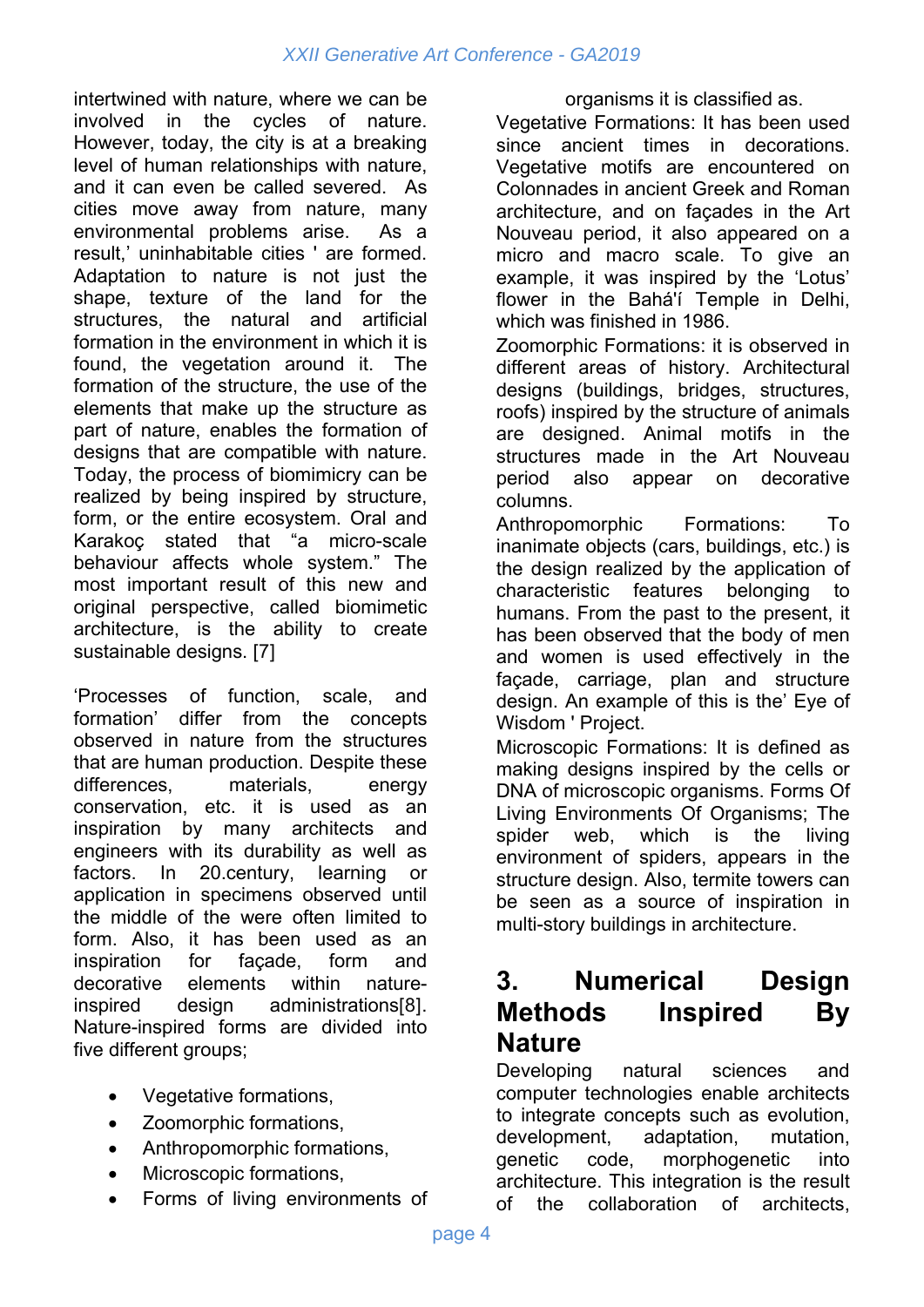biologists and software engineers. Scientific disciplines and fields include mathematics, algorithm knowledge, genetic engineering, cell physiology, artificial intelligence, electronics, robotics, computer-based programming, information technologies, nanotechnology, and biology. Digital design methods inspired by nature, beyond mimicking nature, offer architectural forms that deal with natural growth processes and take their parameters from nature it self. In doing so, we come across as comprehensive and complex architectural designs that can be changed, developed and thought to be implemented in the future with an algorithm determined by the architect taking into consideration the parameters. Botanical architecture: a numerical design method that is developed under the leadership of Dennis Dollens and is studied to produce new architectural forms with special computer programs taking into account the growth processes of plants in nature. In Dollens ' designs, many plant elements are found, from seed to leaf [9]. In addition to implementing the growth process of the plants, the movement as a response to the stimulus called tropism is suggested as an analogical model for agent-based systems to simulate human behaviour [10].

Evolutionary Architecture: an artificial way of life in which the principles of genetic coding, repetition, selection, and morphogenesis apply. The goal of an evolutionary architecture is to ensure the behavior of symbiosis and metabolic equilibrium in the built environment, as in nature. In evolutionary architecture, there is no exact imitation of nature; the morphogenetic process in nature is taken into account.

Genetic architecture: it is defined as a sequence of morphogenetic values that have established their internal logic, shaped around productive architecture. Another definition can be defined as a knowledge-theoretical approach to

research and laboratory work that challenges the principles of genetic formation, embodies scientific knowledge. Research on genetic architecture is divided into two groups. The first is research on the object of architecture, which can create artificial DNA in a digital environment and produce it with modifications made on it. The second is research on organic structures that will be produced by manipulations made on the cipher by interfering with real DNA in the physical environment.

# **4. Nature-Inspired Façades**

Architecture is the branch that is a human product and regulates certain views of the environment in which we live. It also regulates the relations between people and their environment. However, it plays a major role in creating an environment conducive to human actions. Architecture, which is most damaging to nature through the act of construction, is trying to repair the broken relationships between the human and natural environment in today's world. Today, many architects seek answers to the problems experienced in the city in nature. They aim to create more liveable spaces for the community. Architecture, which turns its face to nature, seeks to produce the forms in city like nature. As Çakır stated, producing like nature means understanding the process of formation of form. It is also seen that composition is created in itself by certain repetition, rhythm, color, texture, proportion, balance in nature, and that the formulations in nature are created perfectly. It is thought that the analysis of the forms produced in nature and the understanding of the processes that develop during the process of forming are very important in terms of giving new perspectives to the architects of today and the future in their search for form. [11]

There are various designs inspired by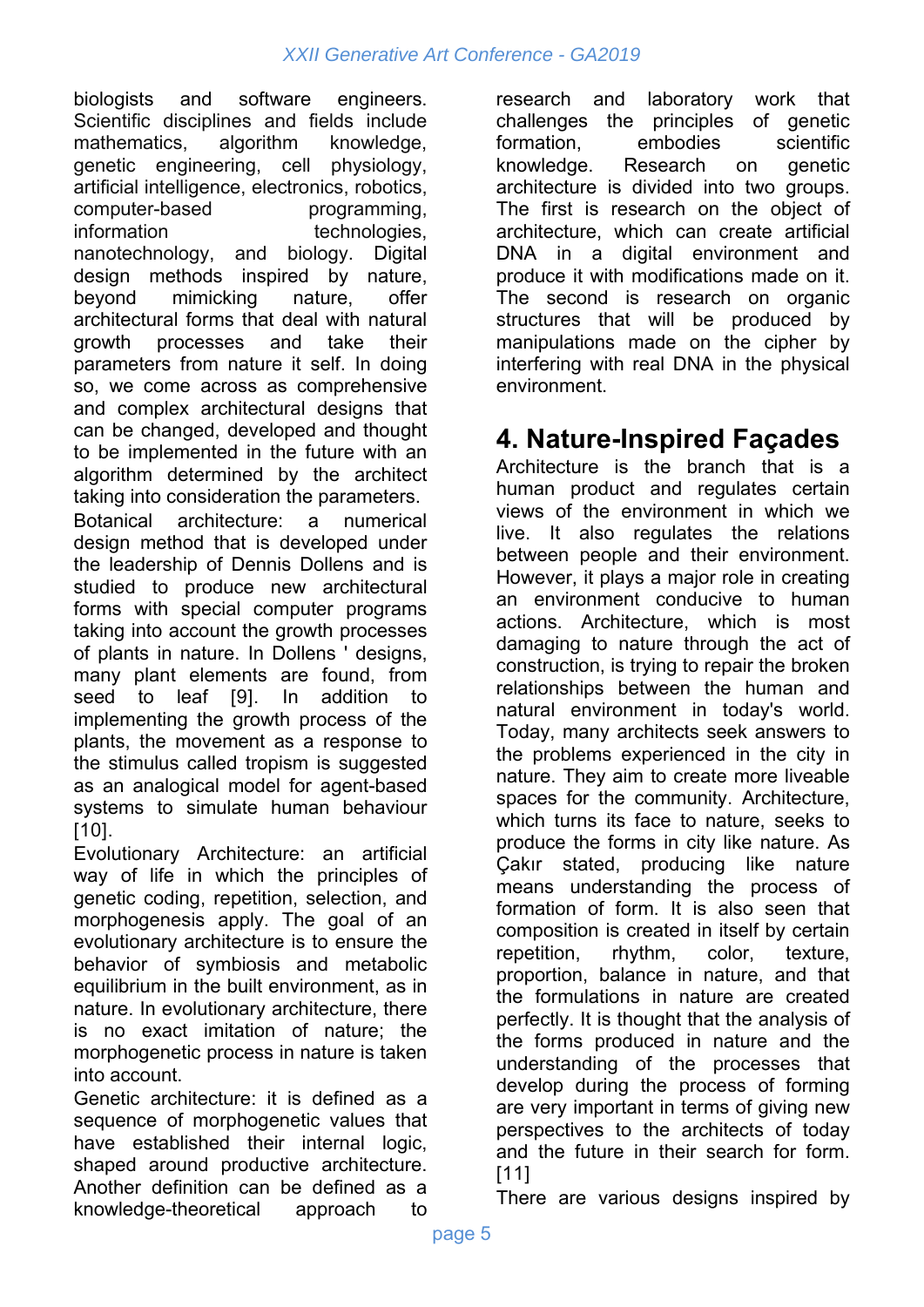nature. Work is ongoing for the practical application and expansion of biomimicry as an architectural design strategy. Currently, these works are mainly on building materials. However, studies and applications on the morphological structures and carrier systems of buildings are also carried out. The use of biomimicry as a design strategy in architecture is defined in two categories. The first is the "view to biology", which is described as defining the human need and going to search for a solution in nature for this need. The second is "biology affecting design", which is described as developing a new design by searching for function in an organism. Designers who design spaces and buildings need to be inspired by nature not only for innovations in materials and building techniques but also for space design, façade design, and their future environment and sustainable function of buildings.

Biology-facing design: the main approach here is that designers identify problems related to design, collaborate with biologists to find the most suitable organism for defined problems. Biology affecting design: the main approach here is this: the designer and the biologist determine the behavior, functions and other characteristics of an ecosystem and organism, and design for an existing need [12].

Looking at the history of architecture, there are many approaches inspired by the natural world (animals, plants, and the man himself). The use of biological models in architectural form and the use of nature-derived building shells and skeletons in design increases the importance of being inspired by nature in today's architecture. Considering that man-made structures and biological structures are subject to the same environmental conditions, it is important to look for the solution of future building shells and skeletons in biological data. The changing external conditions affect the efficiency of building shells, such as walls, roofs, and windows, as well as building equipment such as heating, ventilation, cooling, and lighting to provide and maintain the user's comfort conditions. To adapt to changing environmental conditions in biological organisms, such as structures, they develop different methods through body covers such as skin, bark, cuticle, membrane. Examples of the biomimetic façade will be examined in this paper. The objectives of the implemented projects and the suggestions developed are examined.

### **5. Examples Of Biomimetics In Architecture BIQ-Moss House**



Figure 1: The image of the Hamburg Moss House [13]

Live microalgae were used in the construction of the "House of Moss" project in Hamburg, Germany. Also, the seaweed house project is the first biomimetic structure. One side of the structure is designed as microalgae that live and grow in a semi-transparent surface. In this way, the amount of light comes to the building is controlled, and it is intended to be used as desired at any time.

Mosses stop growing when there is no sun. When growth stops, the surface becomes more transparent. This allows more light to enter into the structure.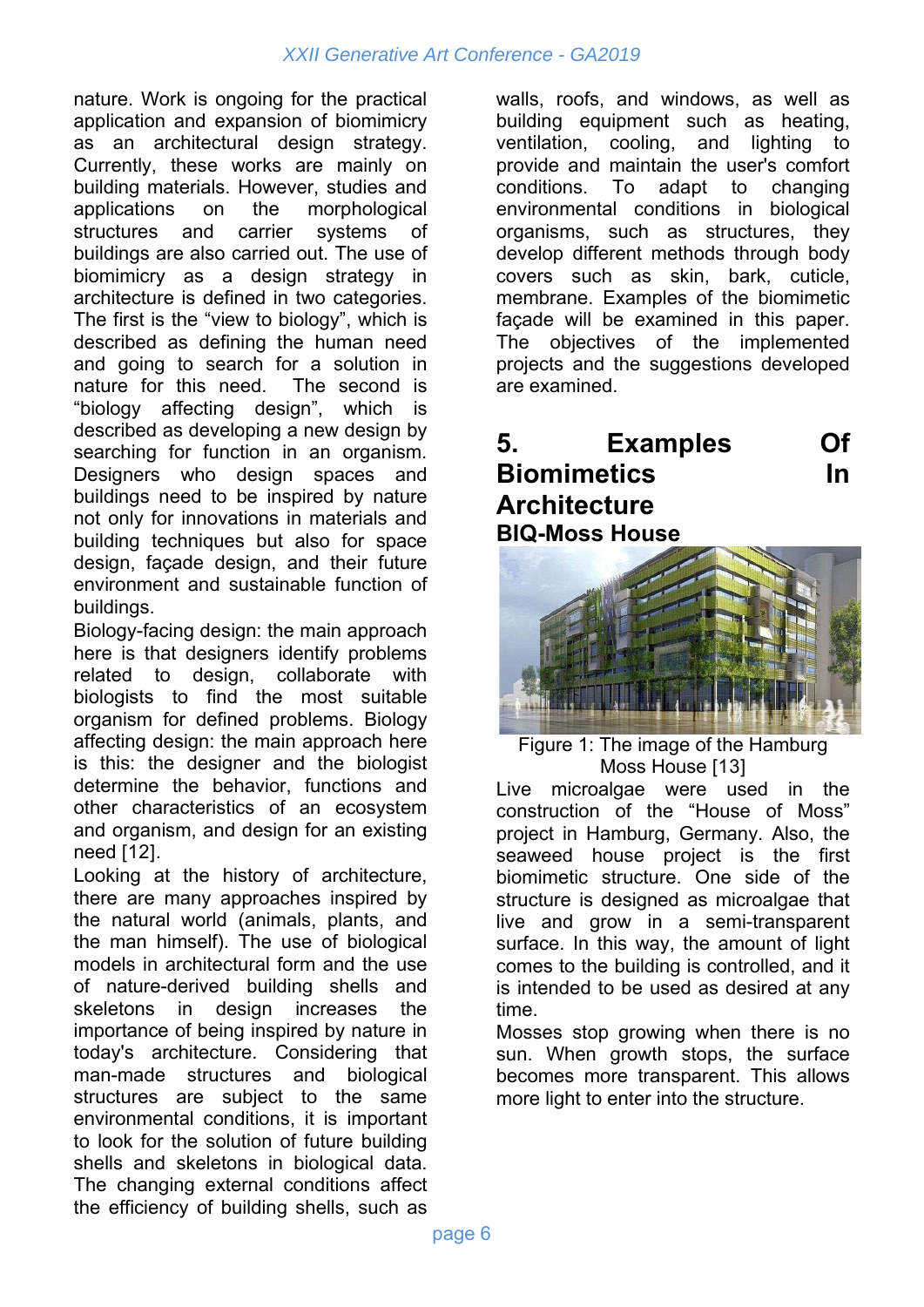#### *XXII Generative Art Conference - GA2019*



Figure 2: The image of the Hamburg Moss House [14] Also, mosses are collected when they reach sufficient size. The collected mosses are used in the production of a type of biogas that meets the energy needs of the structure. When we look at the structure, we see an example that responds to its needs in many ways.

#### **Fukuoka Prefectural International Hall**



Figure 3: front view of Fukuoka Prefectural Hall [15]

Gaetano Pesce's goal in this design is to solve the urban problem of society. Agricultural space and urban space were considered together in the planning of this design. The Fukuoka-Prefectural International Hall is the strongest synthesis of urban and park forms. The North Face has a proper formal entrance to a building on the prestigious street of Fukuoka's financial district. The South Side of the hall is constructed as terraced gardens, which climb to the full height of the building. In this way, the existing park near the site was expanded and intended to define public space.



Figure 4: exterior view of Fukuoka Prefectural Hall [16]

The aim is not to be a building located in the city, but rather to be a building serving the city. The first look at the structure gives the impression that plants are used in a decorative sense on the exterior. Designed by the Italian architect Gaetano Pesce, it is stated that various plants were grown in plant pots attached to the wall of the façade and that these plants and soil kept the structure cool without the need for a mechanical ventilation system. Thus, the energy used in the structure saves.

#### **Medya-ICT4**



Figure 5: Media-Ict4 façade view [17]

The project was conducted in the former industrial area of the city of Barcelona. Today, this region passes as a science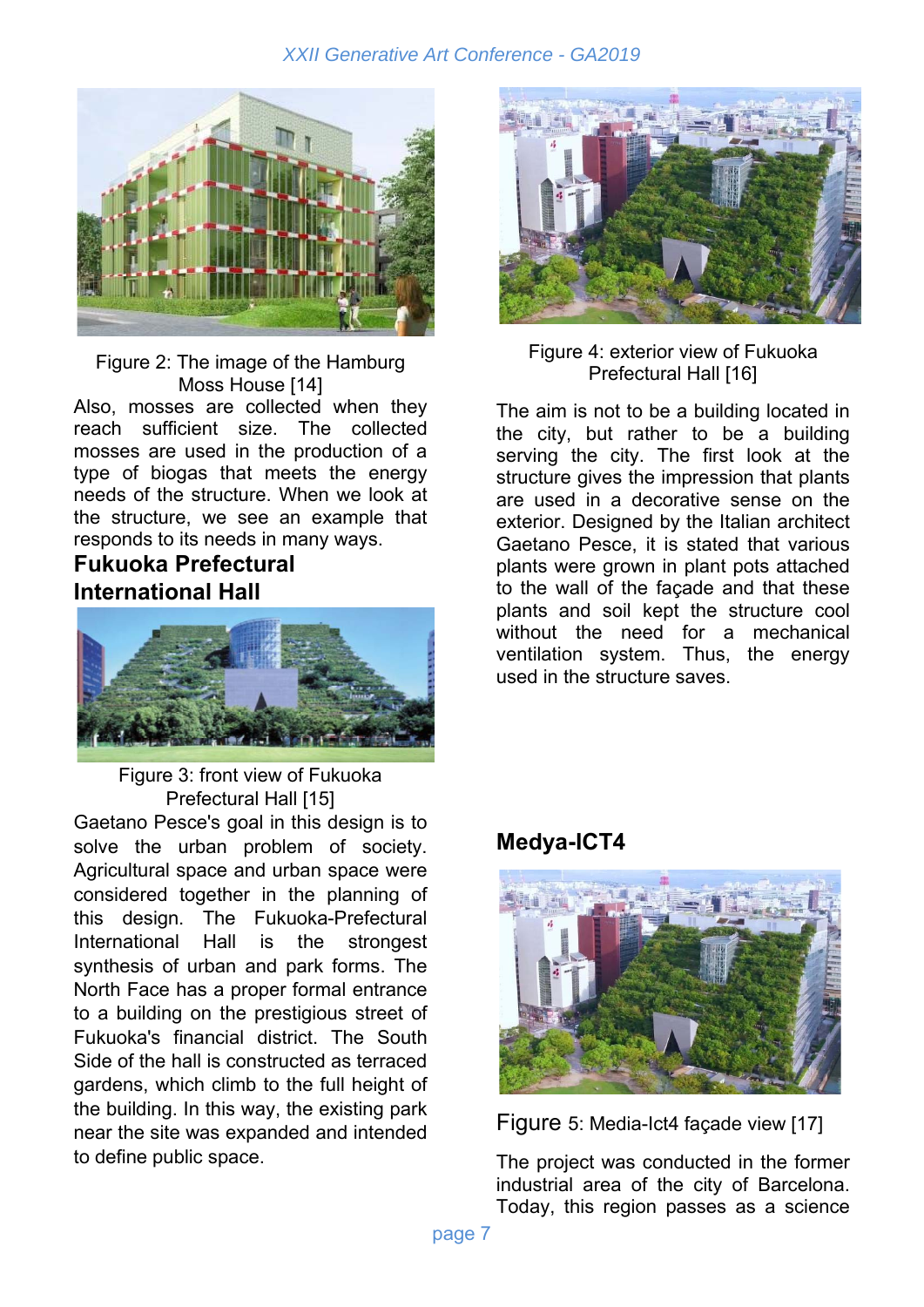#### *XXII Generative Art Conference - GA2019*

and Technology region. The project is located in this part of the city. In this setting, the media-tic building is called "a kind of House of digital society." This project is described as a technological showcase serving the purpose of becoming Barcelona's 'Green smart city.'



Figure 6: Media-Ict4 façade view [18]

The building was designed using only CAD/CAM technology. The theme of the media-TIC structure is to identify and demonstrate how architecture creates a new balance with the digital use of energy. This building has a hybrid program and proposes information and Communication Technology Center. The media-TIC building is said to mimic the harmony of nature with its intelligent façades. The most distinctive feature of the structure is its adaptive architectural façade inspired by 'take a breath'. The ETFE coating surface was inspired by the geometric forms of atoms or elements with concave and convex triangles. The façades are characterized as leather and react to weather conditions.

### **Manuel Gea Gonzalez Hospital**



Figure 7: Hospital Front In Mexico City [19]

Façade design has been implemented for the Manuel Gea Gonzalez hospital building in Mexico City, one of the most polluted Mega-cities in the world. The hospital was built in 1942 and a façade addition was made in 2013. Photocatalytic TiO2 has been known as smoke-eating material in recent years. Along with the technology, air cleaning has also been added to the material.



Figure 8: Façade of the Manuel Gea Gonzalez hospital building [20]

The material captures air pollution when the façade comes into contact with light. Then, it turns the pollution into inert salts. Thus reducing the smoke level in the city. The purpose of the front line is to reduce air pollution in the cityThe architects say the building can counteract the impact of air pollution and offer some cleaner air to the hospital's immediate surroundings. The façade eliminates the impact of 1,000 cars a day, according to developers.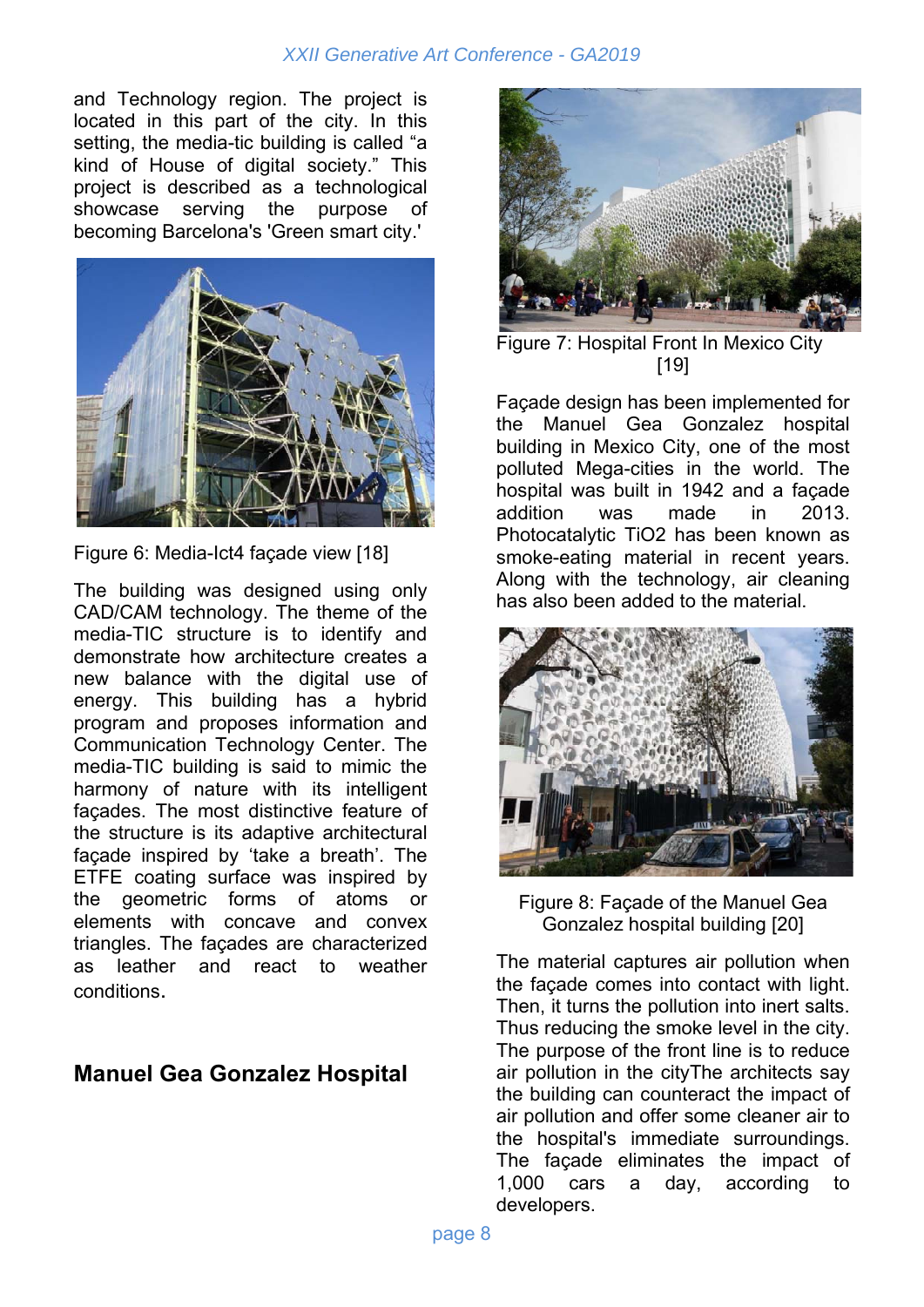### **Chameleon: A Mixed-Use Office Structure With A Biomimetic Approach**



Figure 9: Mixed-use office structure [21] The project proposal was developed as a proposal to a mixed-use office structure. It was inspired by Biomimicry after an extensive field analysis. It was inspired by the hexagonal shape cell structures that dominate the façades. The façade also answers other problems. Climate control keeps pace with the city with intelligent frontage units that mechanically adapt to the sun's orbit.



Figure 10: Biomimetic approach Project example [22] When the weather warms up, the

hexagons on the front are closed. Likewise, when the weather is cold or

.

dark, the front wall moves and opens againThe office structure gathers daylight throughout the day. The energy collected is used for the energy to be used within the structure. Energy not used during the day is used at night. It façade thousands of LEDs illuminates. It is referred to as 'Chameleon' by building designers. This is because day and night are very different from each other. The change of the façade is also described as a mirror of the mood.

#### **Eden Project**



Figure 11: Eden Project Image [23] In this project, the designers take a biomimetic approach. The project aims to achieve sustainable and resource efficiency savings. The design team argues that the built environment is the optimal backdrop for the Biomimicry approach. According to the USGBC, structures account for approximately 39% of CO2 emissions. In the United States, structures consume 70% of their electrical load. Like nature, humans need flexible, zero energy, zero waste regenerative environments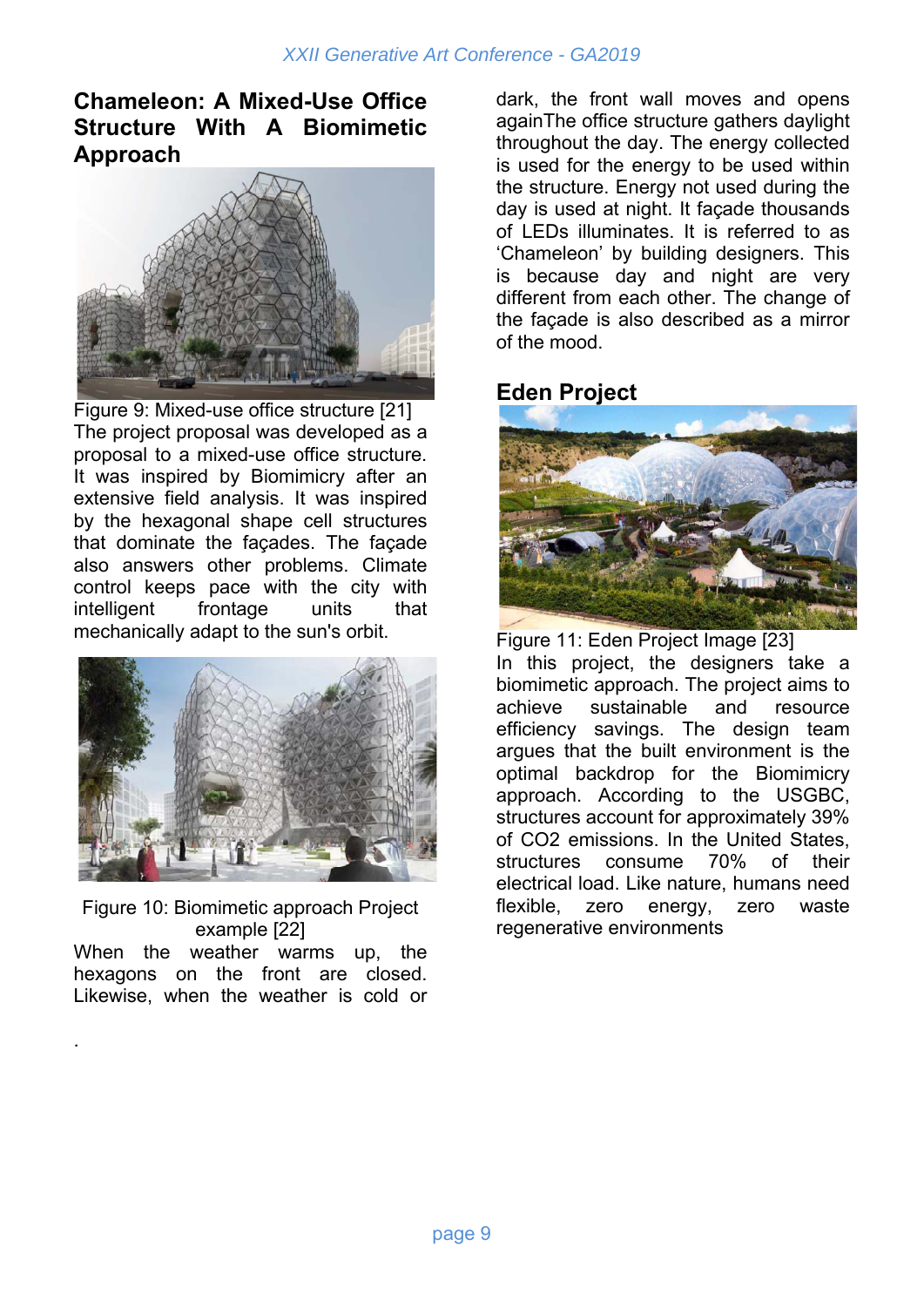

Figure 12: Eden Project roof detail [24]

Purifying, creating habitats, recycling, controlled waste, harvesting how people can put these and similar words into their lives has been discussed. On top of this, it was decided to make a built environment and open it to service by imitating nature. The goal of the project is to educate people about the world they live in. This project was intended to demonstrate how a framework can be provided for the successful integration of biomimicry and sustainability with architectural and engineering projects. The goal is to lead us to build a more sustainable future.

### **6. Result**

Given the relationship between human beings and nature that has been going on from past to present, the fact that nature is the suffers from this relationship causes the problems in our environment to be of great importance. The destruction we are inflicting on nature has left us faced with many problems that are not easy to solve. One of the biggest problems encountered is architecture, which is the act of 'construction.' At the point where humanity, which is an indispensable part of nature, comes today, the answers to the problems will inevitably be sought in nature. Understanding the functioning mechanism of nature, shaping architecture by this functioning and principles, is very important both in terms of giving identity to architecture and in terms of its responsibility for the protection of nature and its resources.

The importance of biomimicry, or in

other words, learning from nature, is an effective way to learn and use in every discipline, including architecture. Since the existence of civilization, human beings have sought to acquire ideas and information from nature, especially structurally and stylistically. Today, with the development of technology and the developments with the opportunities of research being easier to do, designers aim to gain deeper knowledge from nature for more effective and sustainable ideas. The definition of human needs should be a starting point for designers; in designers who are turning to biology today, their approach to biomimetics is the basis for architectural design. To create sustainable future structures, spaces, materials, and ultimately the environment, biomimicry is gradually being incorporated into architectural designs for both form and functional ideas today. It is thought that using biomimicry as a design strategy in both architecture and architecture education will lead to more sustainable designs. Architecture has many problems to solve to achieve sustainability; designs and ideas can benefit from solving these problems, all of which are contained in nature. This study aims to examine how the façade, which means the exterior of the building, comes together with the concept of biomimetic. Why are biomimetic façades being built? What advantages does it offer to the user and the designer? It is a preliminary process that has been progressed to find answers to their questions. Examples of biomimetic façades were described in this process. The interaction of the façades described by examples with nature has been studied. Its contribution to the process of architecture and the impact it left in terms of visuals were emphasizing. For this purpose, the study focuses on the visual impact and shaping of the object of architecture, the use of biology knowledge to make the complex structure of nature more comprehensible by analyzing and the solution to the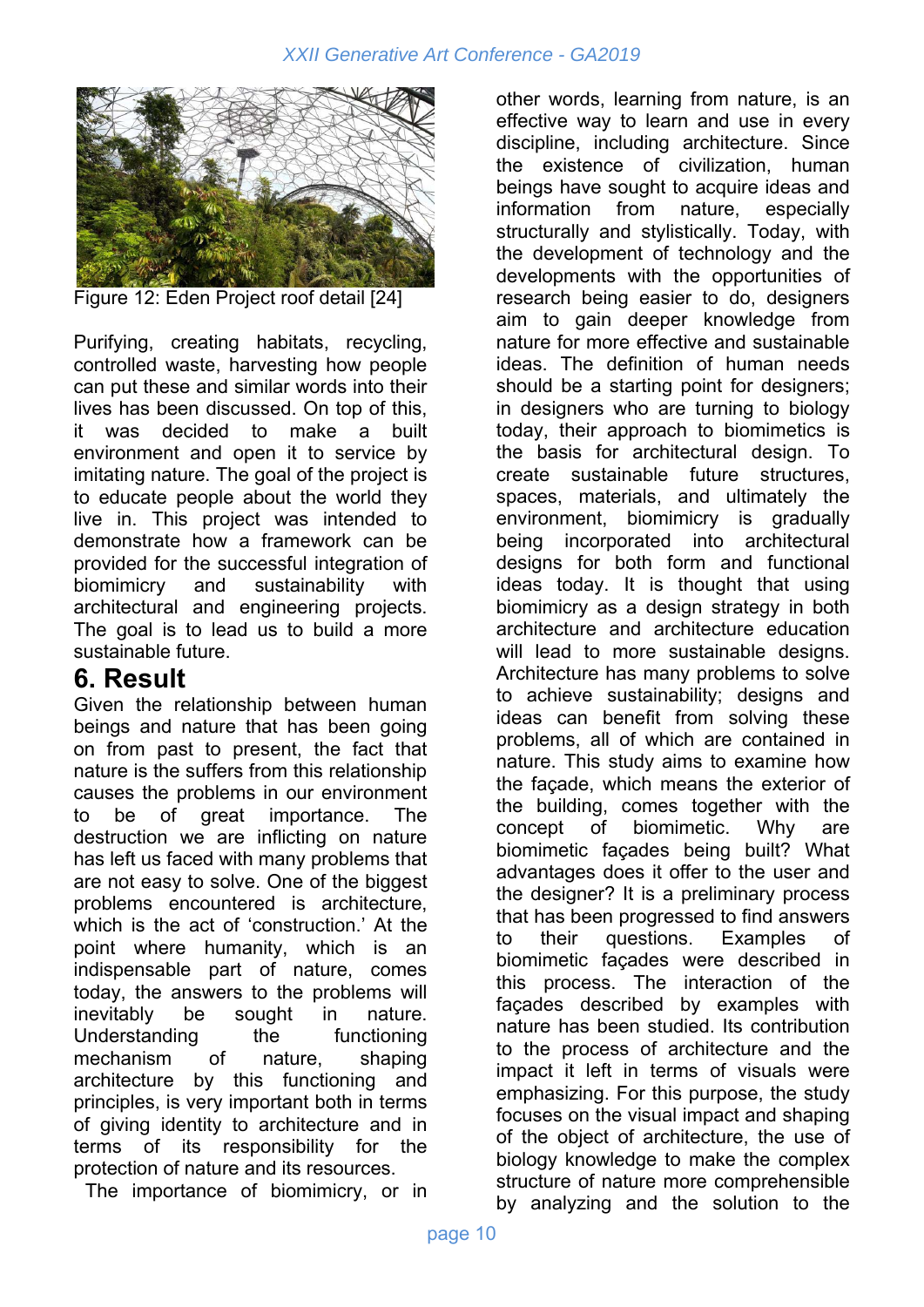problems can be produced, and focuses on the investigation of nature as a field of benefit rather than consumption. Another reason for this work is to develop a sustainable frontline proposal that clears the example of the façade, which is intended to be developed, it is aimed to use the building shell as an important building element to ensure the balance between the external and internal environment and to ensure the comfort conditions in the interior. In this way, from the façade scale to the building scale and the urban scale will contribute to sustainability. It is thought that the research carried out could be a reference for the frontline to be developed.

# **7. References**

[1] Benyus, J.M., 1997. Biomimcry, Harper Collins Publishers, New York.

 [2] Keleş, R., 2003. Sosyal Bilimler Açısından Çevre, Mimar Sinan Üniversitesi Mimarlık Fakültesi Yayınları, İstanbul.

[3] Benyus JM. (2002) Biomimicry: Innovation Inspired by Nature. New York: Harper Perennial Publishing

[4] Knight, J., The Anonymity of the Hunt: A Critique of Hunting as Sharing, 2012

[5] Vincent J.F.V., Pahl A.K., (2006), Biomimetics: Its Practice and Theory

[6] Berkebile, B., & McLennan, J. (2004). The Living Building: Biomimicry in Architecture, Integrating Technology with Nature.

[7] Oral, H. & Karakoç, E. (2015), Doğadan Esinli Tasarımda Etkileşimli Strüktürler. In Proceedings of IX. Mimarlıkta Sayısal Tasarım Ulusal Sempozyumu: Sürdürülebilir Sayısal Ekolojiler, Istanbul, Turkey

[8] Selçuk,A.S.,Sorguç, G.A., (2007), "Mimarlık Tasarımı Paradigmasında Biomimesis'in Etkisi" Gazi Üniversitesi Müh. Mim. Fak. Dergisi, Cilt 22, 2:451- -‐459

[9] Dollens,D., 2009, Dijital--‐ Botanik Architecture 2, aThrees, Dijital natüre and Bioarchitecture, Sites Books Publishing, New Mexico.

[10] Oral, H. & Karakoç, E. (2015), Interactive Structures in Nature Inspired Design. In Proceedings 18h Generative Art Conference GA2015, Venice, Italy.

[11] Çakır, M., 2006, Bilgisayar Teknolojilerinin Gelişimi ile Ortaya Çıkan Form Üretim Teknikleri, İTÜ, Yüksek Lisans Tezi, İstanbul

[12] Zari M P., 2007. "Biomimetic Approaches to Architectural Design for Increased Sustainability", SB07 Yeni Zelanda, 33-41.

[13]

https://www.dexigner.com/news/23070 [14]https://www.archdaily.com/339451/w orlds-first-algae-biorector-façade-nears completion

[15]https://tr.depositphotos.com/1077044 84/stock-photo-front-view-of-acrosfukuoka.html

[16] https://www.acros.or.jp

[17] https://latitudefortyone.com/themedia-tic-building-and-its-supergreendesign/

[18]https://greenbuildingelements.com/20 16/01/18/designed-for-the-future-mediatic barcelona-spain/

[19]https://archello.com/story/36460/attac hments/photos-videos/3

[20]https://noticias.bol.uol.com.br/fotos/i magens-do-dia/2015/07/14/solucoesinovadoras-reduzem-poluicao-e-

aumentam-eficiencia-de-

predios.htm?mobile&imagem=2

[21]https://www.designboom.com/archite cture/wwf-architects-chameleon-mixeduse-office-building-12-30-2015/

[22]https://www.designboom.com/archite cture/wwf-architects-chameleon-mixeduse-office-building-12-30-2015/ [23]https://www.google.com/search?q=e

den+project&rlz=1C1CHZL\_trTR742TR7 42&tbm=isch&sxsrf=ACYBGNTiHfNCg8x